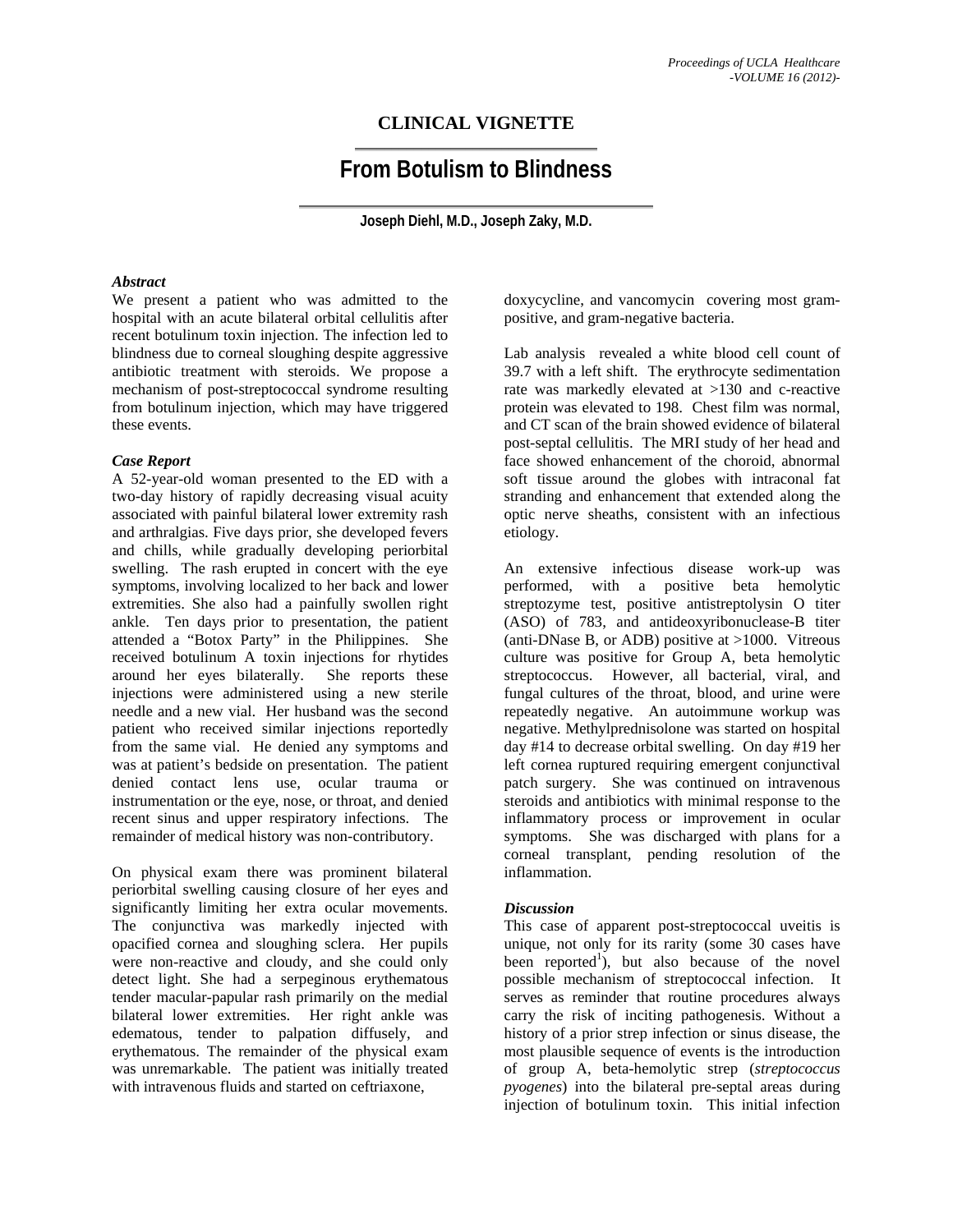could have triggered an acute post-streptococcal syndrome, leading ultimately to corneal melt and bilateral blindness.

The uveitis and concurrent presentation with fever, rash, and arthralgias are consistent with poststreptococcal syndrome, however the bilateral orbital cellulitis and strep-positive vitreous culture are not. Orbital, or post-septal, cellulitis is more aggressive than peri-orbital (pre-septal) cellulitis. It presents classically with a unilateral, painful, swollen eyelid, proptosis, conjunctival chemosis, limited eye movement, pupillary defects, color vision impairment, and decreased visual acuity. Sixty to 80% of cases of orbital cellulitis arise from sinusitis, but can also occur after surgery, trauma, or from the progression of pre-septal cellulitis. Staphylococcus and Streptococcus are the most frequent pathogens in adults, and orbital cellulitis is most common between November and December<sup>2</sup>. Bilateral orbital cellulitis is very rare, but has been reported after strabismus surgery when an underlying sinus infection was present<sup>3</sup>. A case of bilateral MRSA (methicillinresistant staph. aureus) orbital cellulitis was reported after a patient lanced a pustule on his nose. He presented two days later with fevers, chills, and a leukocyte count of 24,000. Blindness ensued despite aggressive treatment with antibiotics and steroids, due to retinal and optic nerve infarction**<sup>4</sup>** .

Group A streptococcus is a gram positive bacteria with certain cell wall proteins that appear to cause post-infection inflammation<sup>5</sup>. Purified streptococcal M protein has been shown to induce non-immune human T cells to proliferate, making it a "superantigen"<sup>6</sup>. The theory of "molecular mimicry" stipulates that similarities between M proteins and host proteins can activate T cells which now have a specificity for self-antigens<sup>7</sup>. Injecting rabbits with streptococcal wall fragments resulted in joint  $disease<sup>8</sup>$ , while intravitreal injection of peptidoglycan-polysaccharide complexes from group A streptococci caused chronic intraocular inflammation<sup>9</sup>. Later work proved immune crossreactivity of several of the more than 80 M proteins with human retina proteins, including a uveitogenic retinal antigen that reacted with anti-streptococal M antibodies $10$ . The exact proteins and mechanisms involved in post-streptococcal syndrome, including poststrep uveitis, have not been determined $\mathbf{A}^{\mathcal{I}}$ . Individual leukocyte haplotypes, the virulence of the pathogen and the location of immune complex deposition may determine the specific features of the syndrome. The ocular manifestations are variable, and include conjunctival hyperemia, anterior scleritis,

corneal precipitates, choroiditis, and retinal  $involvement<sup>1</sup>$ .

Most cases of post-streptococcal uveitis resolve uneventfully with intense topical steroid therapy, although vitritis, retinitis, and glaucoma are not unusual<sup>4</sup>. We found only one other case of poststreptococcal uveitis progressing to a necrotizing anterior scleritis, though it did not progress to perforation. The reported patient did not have ocular involvement until more than a month after she presented with Streptococcal Toxic Shock Syndrome with positive blood cultures, multi-organ failure, and eventual necrotic vasculitis requiring multiple limb amputations<sup>1</sup>.

Our patient presented with clear evidence of streptococcal infection by ASO and ADB titers, 36,000 white count, and positive vitreous culture. The positive vitreous culture and bilateral orbital cellulitis, with negative blood and throat cultures suggest that the initial infection was localized to the eyes or orbits, and the history of recent needle injection in the area is the most likely explanation.

#### **REFERENCES**

- 1. **Papageorgiou KI, Ioannidis AS, Andreou PS, Sinha AJ**. Optic atrophy, necrotizing anterior scleritis and keratitis presenting in association with Streptococcal Toxic Shock Syndrome: a case report. *J Med Case Reports*. 2008 Feb 29;2:69. PubMed PMID: 18312659; PubMed Central PMCID: PMC2277429.
- 2. **Tovilla-Canales JL, Nava A, Tovilla y Pomar JL**. Orbital and periorbital infections. Curr Opin Ophthalmol. 2001 Oct;12(5):335-41. Review. PubMed PMID:11588494.
- 3. Basheikh A, Superstein R. A child with bilateral orbital cellulitis one day after strabismus surgery. *J AAPOS*. 2009 Oct;13(5):488-90. PubMed PMID: 19840730.
- 4. **Rutar T, Zwick OM, Cockerham KP, Horton JC**. Bilateral blindness from orbital cellulitis caused by community-acquired methicillin-resistant Staphylococcus aureus. *Am J Ophthalmol*. 2005 Oct;140(4):740-2. PubMed PMID: 16226533.
- 5. **Gallagher MJ, Muqit MM, Jones D, Gavin M**. Poststreptococcal uveitis. *Acta Ophthalmol Scand*. 2006 Jun;84(3):424-8. PubMed PMID: 16704712.
- 6. **Ur Rehman S, Anand S, Reddy A, Backhouse OC, Mohamed M, Mahomed I, Atkins AD, James T**. Poststreptococcal syndrome uveitis: a descriptive case series and literature review. *Ophthalmology*. 2006 Apr;113(4):701-6. PubMed PMID: 16581431.
- 7. **Tomai M, Kotb M, Majumdar G, Beachey EH**. Superantigenicity of streptococcal M protein. *J Exp Med*. 1990 Jul 1;172(1):359-62. PubMed PMID: 2358781; PubMed Central PMCID: PMC2188171.
- 8. **Fox A, Brown RR, Anderle SK, Chetty C, Cromartie WJ, Gooder H, Schwab JH**. Arthropathic properties related to the molecular weight of peptidoglycanpolysaccharide polymers of streptococcal cell walls. *Infect Immun*. 1982 Mar;35(3):1003-10. PubMed PMID: 7040244; PubMed Central PMCID: PMC351147.